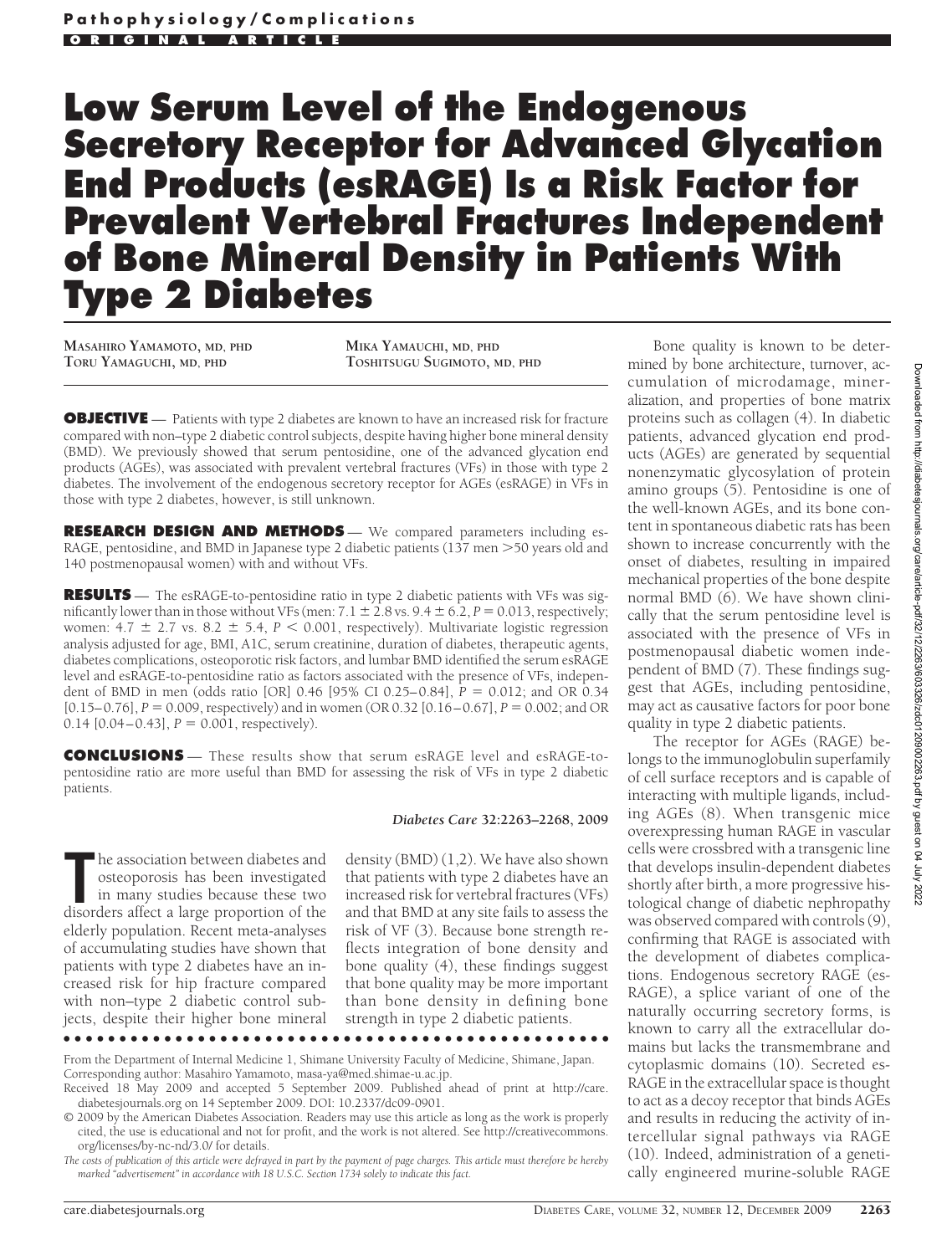#### *esRAGE level and vertebral fractures in type 2 diabetes*

suppressed the development of diabetic atherosclerosis in a dose-dependent manner in streptozotocin-induced apoE-null diabetic mice (11). Recently, RAGEknockout mice have been shown to increase BMD and biomechanical bone strength by decreasing osteoclast formation as well as serum levels of interleukin-6 and pyridinoline (12). We have also shown that the combination of high glucose with AGEs inhibits osteoblastic mineralization through glucose-induced increases in the expression of RAGE in vitro (13). These experimental findings suggest that enhanced RAGE activity may also be clinically linked to reduced bone strength in diabetic patients. Given the neutralizing nature of esRAGE, it is possible that the ratio of serum esRAGE-to-AGE levels could be linked to clinical bone problems, such as fractures, more prominently than either parameter alone.

To examine this issue, we compared serum levels of esRAGE and pentosidine as well as the esRAGE-to-pentosidine ratio between type 2 diabetic patients with and without VFs and evaluated the usefulness of these markers for assessing the risk of VFs in the population.

## **RESEARCH DESIGN AND**

**METHODS** — We consecutively enrolled 277 Japanese patients with type 2 diabetes (137 men [age range 50–82 years] and 140 postmenopausal women [age range 46–87 years]) who underwent BMD measurements at the outpatient clinic of Shimane University Hospital. The patients were referred to our hospital from community clinics for the treatment of diabetes. We excluded patients who had higher-than-normal range of serum creatinine (normal range for women, 0.44–0.83 mg/dl; men, 0.56–1.23 mg/dl) or  $>$ 300 mg albumin/g urine creatinine for urinary albumin excretion because serum esRAGE levels are known to be influenced by decreased renal function (14). We also excluded patients with an abnormality of calcium metabolism such as primary hyperparathyroidism or a history of falls or traffic accidents to eliminate the possibility of injury-associated fractures. We defined the onset of type 2 diabetes as the first time when glucosuria or hyperglycemia was noticed. None of the patients were taking any drugs or hormones that affected bone metabolism, including sex steroids, warfarin, and bisphosphonates. Baseline characteristics of the subjects are shown in Table 1. Serum esRAGE levels in men (0.294  $\pm$ 

| Table 1-Background data of men and postmenopausal women with type 2 diabetes |  |  |
|------------------------------------------------------------------------------|--|--|
|                                                                              |  |  |

|                              | Men                 | Women               |  |
|------------------------------|---------------------|---------------------|--|
| п                            | 137                 | 140                 |  |
| <b>VFs</b>                   | 52 (37.9)           | 41(29.2)            |  |
| VFs grade 2 or more          | 19(13.9)            | 16(11.4)            |  |
| $\geq$ 2 VFs                 | 24(17.5)            | 15(10.7)            |  |
| Age (years)                  | $65.0 \pm 7.9$      | $66.9 \pm 10.1$     |  |
| BMI $(kg/m2)$                | $23.3 \pm 3.3$      | $24.5 \pm 4.5$      |  |
| L-BMD $(g/cm2)$              | $1.047 \pm 0.198$   | $0.883 \pm 0.201$   |  |
| t score                      | $-0.02 \pm 1.65$    | $-1.18 \pm 1.80$    |  |
| Z score                      | $0.53 \pm 1.14$     | $0.65 \pm 1.38$     |  |
| $FN-BMD (g/cm2)$             | $0.765 \pm 0.128$   | $0.646 \pm 0.130$   |  |
| t score                      | $-0.78 \pm 0.95$    | $-1.29 \pm 1.19$    |  |
| Z score                      | $0.31 \pm 1.10$     | $0.51 \pm 1.23$     |  |
| $R-BMD (g/cm2)$              | $0.691 \pm 0.062$   | $0.529 \pm 0.088$   |  |
| t score                      | $-1.66 \pm 1.34$    | $-2.57 \pm 1.71$    |  |
| Z score                      | $-0.51 \pm 1.25$    | $0.52 \pm 1.56$     |  |
| Serum creatinine (mg/dl)     | $0.75 \pm 0.15$     | $0.60 \pm 0.15$     |  |
| Urinary albumin excretion    |                     |                     |  |
| (mg alb/g urine Cr)          | $39.7 \pm 54.4$     | $30.4 \pm 41.6$     |  |
| Fasting plasma glucose       | $167 \pm 62$        | $168 \pm 59$        |  |
| (mg/dl)                      |                     |                     |  |
| A1C (%)                      | $8.9 \pm 2.4$       | $8.7 \pm 2.1$       |  |
| Duration of diabetes (years) | $11.8 \pm 9.0$      | $12.5 \pm 9.8$      |  |
| Pentosidine (µg/ml)          | $0.0413 \pm 0.0194$ | $0.0400 \pm 0.0159$ |  |
| esRAGE (ng/ml)               | $0.294 \pm 0.102$   | $0.257 \pm 0.161$   |  |
| esRAGE-to-pentosidine ratio  | $8.5 \pm 5.3$       | $7.2 \pm 5.1$       |  |
| BAP (units/l)                | $26.0 \pm 7.6$      | $31.6 \pm 12.9$     |  |
| uNTX (nmol BCE/mmol Cr)      | $31.6 \pm 15.5$     | $52.6 \pm 34.2$     |  |
| Use of insulin secretagogue  | 50 (36)             | 51 (36)             |  |
| Use of metformin             | 28(20)              | 38(27)              |  |
| Use of pioglitazone          | 18(13)              | 14(10)              |  |
| Use of insulin               | 25(18)              | 38(27)              |  |
| Diabetic retinopathy         | 48 (35)             | 61(44)              |  |
| Diabetic neuropathy          | 83 (61)             | 93(66)              |  |
| Smoking                      | 95 (69)             | 6(4)                |  |
| Alcohol                      | 83 (61)             | 12(9)               |  |

The data are expressed as *n*, *n* (%), or means  $\pm$  SD. alb, albumin; BCE, bone collagen equivalents; Cr, creatinine.

0.102 ng/ml) and women  $(0.257 \pm 0.161)$ ng/ml) were equivalent to those previously reported in subjects with metabolic syndrome  $(0.253 \pm 0.111 \text{ ng/ml})$   $(15)$ and lower than those in normal control subjects (0.436 ± 0.121 ng/ml) (16). Serum pentosidine levels in men (0.0413  $\pm$ 0.0194  $\mu$ g/ml) and women (0.0400  $\pm$  $0.0159$   $\mu$ g/ml) were higher than those previously reported in normal control subjects  $(0.0261 \pm 0.0007 \text{ µg/ml})$  (17). There were 48 men (35%) and 61 women (44%) with diabetic retinopathy, whereas 83 men (61%) and 93 women (66%) had diabetic neuropathy. There were 95 men (69%) and 6 women (4%) who smoked 20 cigarettes/day and 86 (63%) men and 12 (9%) women with habitual alcohol drinking. This study was cross-

sectional and was approved by the ethics review board of our institution, in compliance with the Declaration of Helsinki. All subjects agreed to participate in the study and provided written informed consent.

#### Biochemical measurements

Fasting blood was obtained, and fasting plasma glucose (FPG), A1C, and serum creatinine were measured by automated techniques at the central laboratory of our hospital. Serum bone-specific alkaline phosphatase (BAP) and urinary Ntelopeptide (uNTX) were commercially measured using enzyme-linked immunosorbent assay (ELISA).

Serum concentrations of human esRAGE were measured using an esRAGE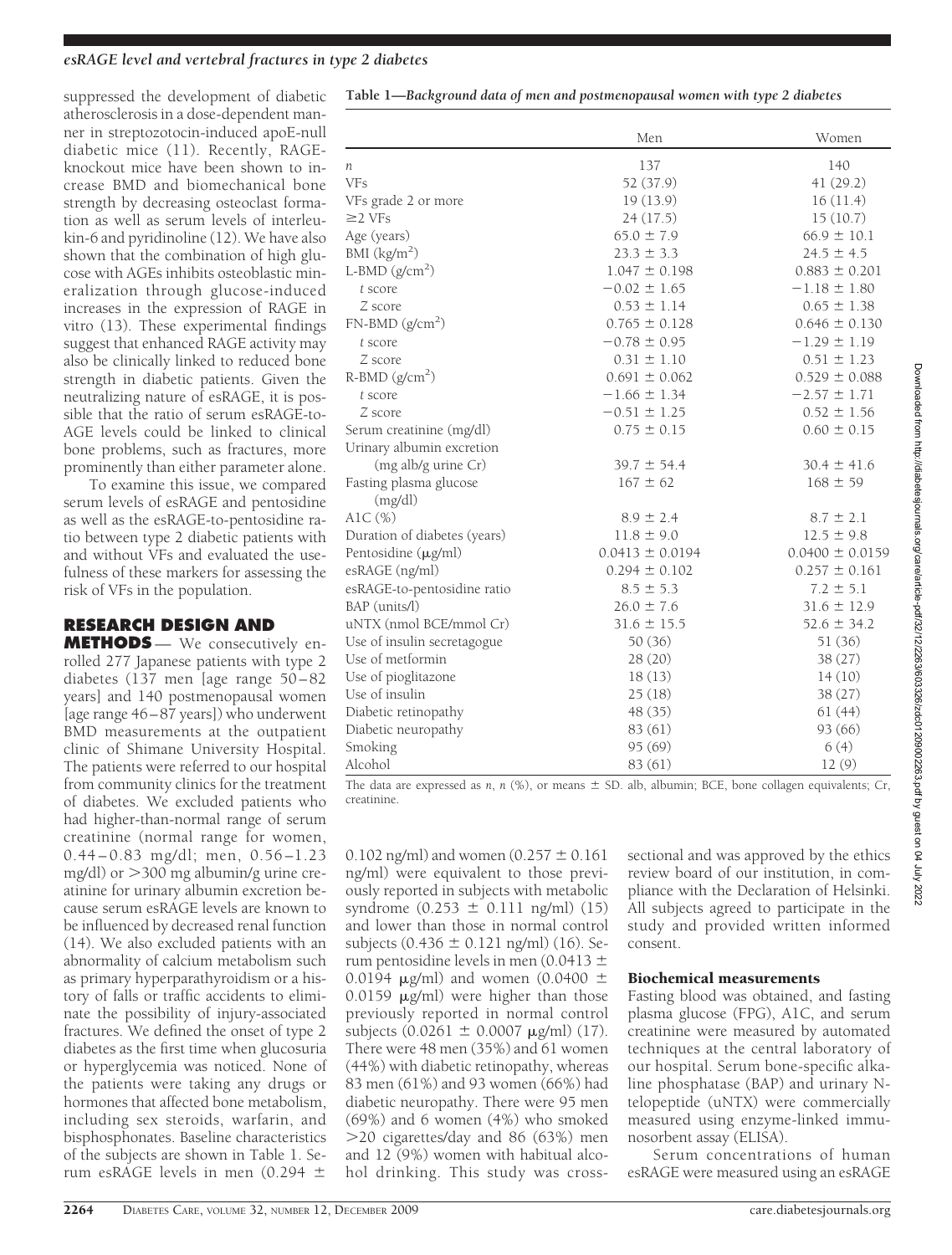|                                | Men      |                | Women    |       |  |
|--------------------------------|----------|----------------|----------|-------|--|
|                                | r        | $\overline{P}$ | r        | P     |  |
| Age (years)                    | 0.164    | 0.053          | $-0.003$ | 0.976 |  |
| BMI $(kg/m2)$                  | $-0.086$ | 0.323          | $-0.046$ | 0.590 |  |
| L-BMD $(g/cm2)$                | $-0.023$ | 0.791          | 0.044    | 0.615 |  |
| t score                        | $-0.016$ | 0.849          | 0.040    | 0.647 |  |
| Z score                        | $-0.015$ | 0.864          | 0.042    | 0.627 |  |
| $FN-BMD(g/cm2)$                | $-0.147$ | 0.087          | $-0.085$ | 0.325 |  |
| t score                        | $-0.136$ | 0.113          | $-0.078$ | 0.369 |  |
| Z score                        | $-0.064$ | 0.459          | 0.068    | 0.466 |  |
| $R-BMD (g/cm2)$                | $-0.126$ | 0.143          | 0.077    | 0.383 |  |
| t score                        | $-0.186$ | $0.029*$       | 0.069    | 0.435 |  |
| Z score                        | $-0.129$ | 0.134          | 0.086    | 0.324 |  |
| Serum creatinine (mg/dl)       | 0.377    | $< 0.001$ †    | 0.048    | 0.571 |  |
| Urinary albumin excretion      |          |                |          |       |  |
| (mg alb/g urine Cr)            | 0.039    | 0.654          | $-0.104$ | 0.257 |  |
| Fasting plasma glucose (mg/dl) | $-0.106$ | 0.219          | $-0.109$ | 0.199 |  |
| Alc $(\%)$                     | $-0.077$ | 0.371          | $-0.119$ | 0.162 |  |
| Duration of diabetes (years)   | 0.086    | 0.319          | 0.093    | 0.278 |  |
| Pentosidine $(\mu g/ml)$       | 0.102    | 0.235          | 0.097    | 0.255 |  |
| BAP (units/l)                  | 0.101    | 0.242          | $-0.033$ | 0.699 |  |
| uNTX (nmol BCE/mmol Cr)        | 0.026    | 0.766          | $-0.077$ | 0.371 |  |

\**P* 0.05; †*P* 0.01. alb, albumin; BCE, bone collagen equivalents; Cr, creatinine.

ELISA kit (Daiichi Fine Chemicals, Takaoka, Japan) as reported previously (10,14). The interassay coefficient of variation (CV) for repeated measurements ranged from 2.5 to 5.1%. Serum pentosidine levels were detected using a competitive ELISA kit (FSK pentosidine ELISA kit; Fushimi Pharmaceutical, Kagawa, Japan) as described previously (7,18). The inter- and intra-assay CVs of absorbance were 6.6 and 8.0%, respectively. This ELISA was highly correlated with the conventional high-performance liquid chromatography method  $(r = 0.9356)$  (18).

#### Assessment of fractures

In all subjects VFs were identified on lateral X-ray films of the thoracic and lumbar spine according to the semiquantitative method (19) by two investigators who were blinded to the other's readings. VFs were classified as follows: mild (grade 1), a reduction of 20–25%; moderate (grade 2),  $25-40\%$ ; severe (grade 3),  $>40\%$ . If judgment of VFs was not in agreement, the film was independently reassessed. If the reevaluated findings were still different, we regarded the case as a milder grade.

#### **Densitometry**

BMD values of the lumbar spine (L), the femoral neck (FN), and one-third the radius (R) were measured by dual-energy X-ray absorptiometry using the QDR-

4500 system (Hologic, Waltham, MA). Values were expressed relative to the SD of age- and sex-matched normal Japanese mean values of BMD provided by the manufacturer (*Z* score). The coefficients of variation of measurement of the L-, FN-, and R-BMD were 1.0, 1.0, and 1.0%, respectively.

#### Statistical analysis

All data are expressed as the means  $\pm$  SD for each index. An unpaired *t* test was used to compare parameters between subjects with and without VFs. Comparisons of categorical variables were made using a  $\chi^2$  test. Statistical analyses were performed using the computer program StatView for Windows, version 5.0 (SAS Institute, Cary, NC).

**RESULTS** — Simple regression analysis revealed that serum esRAGE level in diabetic men was significantly and positively correlated with creatinine (*r*  $0.377$ ;  $P < 0.001$ ) and significantly and negatively correlated with *t* score of R-BMD  $(r = -0.186; P = 0.029)$ . There were no significant correlations between serum esRAGE levels and age, BMI, other BMD values, A1C, duration of diabetes, serum pentosidine level, or bone metabolic markers in either sex (Table 2).

We compared biochemical parameters, including serum esRAGE level and

### *Yamamoto and Associates*

esRAGE-to-pentosidine ratio, between type 2 diabetic patients with and without VFs for each sex (Table 3). Diabetic men with VFs were significantly older (*P* 0.001) and shorter in height ( $P < 0.001$ ), and they had a significantly lower esRAGE-to-pentosidine ratio ( $P = 0.013$ ) than those without VFs. Diabetic women with VFs were significantly older (*P* 0.001) and shorter in height  $(P = 0.021)$ , and they had a significantly higher serum pentosidine level  $(P = 0.006)$  and significantly lower values for the R-BMD *t* score  $(P = 0.047)$ , serum esRAGE  $(P = 0.007)$ , and esRAGE-to-pentosidine ratio (*P* 0.001) than those without VFs (Table 4). There were no significant differences in other BMD values, bone metabolic markers, or demographic confounders such as therapeutic agents, diabetes complications, smoking status, or alcohol consumption between those with and without VFs for either sex.

To determine the association between the presence of VFs and serum esRAGE, pentosidine, and esRAGE/pentosidine ratio, logistic analyses were performed (Table 4). When no adjustment was made (model 1), esRAGE-to-pentosidine ratio in men and serum esRAGE, pentosidine, and esRAGE-to-pentosidine ratio in women were significantly associated with VFs (men: esRAGE-to-pentosidine OR per SD increase 0.53 [95% CI 0.31– 0.88],  $P = 0.015$ ; and women: esRAGE OR 0.53 [0.33–0.85],  $P = 0.009$ ; pentosidine OR 1.65  $[1.13-2.41]$ ,  $P = 0.010$ ; esRAGE-to-pentosidine OR 0.34 [0.19–  $[0.62]$ ,  $P \leq 0.001$ ). In contrast, no associations between VFs and BMD at any site were found in either sex. esRAGE level in men became significantly associated with VFs after adjustments for age, BMI, A1C, and creatinine level (model 2). These observations remained significant when multivariate logistic regression analysis was performed after the addition of therapeutic agents, the presence of diabetes complications, and risk factors for osteoporosis (e.g., smoking and habitual alcohol drinking) (model 3). However, esRAGE, pentosidine, or esRAGE-topentosidine ratio was not associated with severe VFs, including grade 2/3 or multiple ones (data not shown).

**CONCLUSIONS** — This is the first clinical study to show that serum esRAGE level is significantly and negatively associated with the presence of prevalent VFs in patients with type 2 diabetes. This association was independent of BMD, bone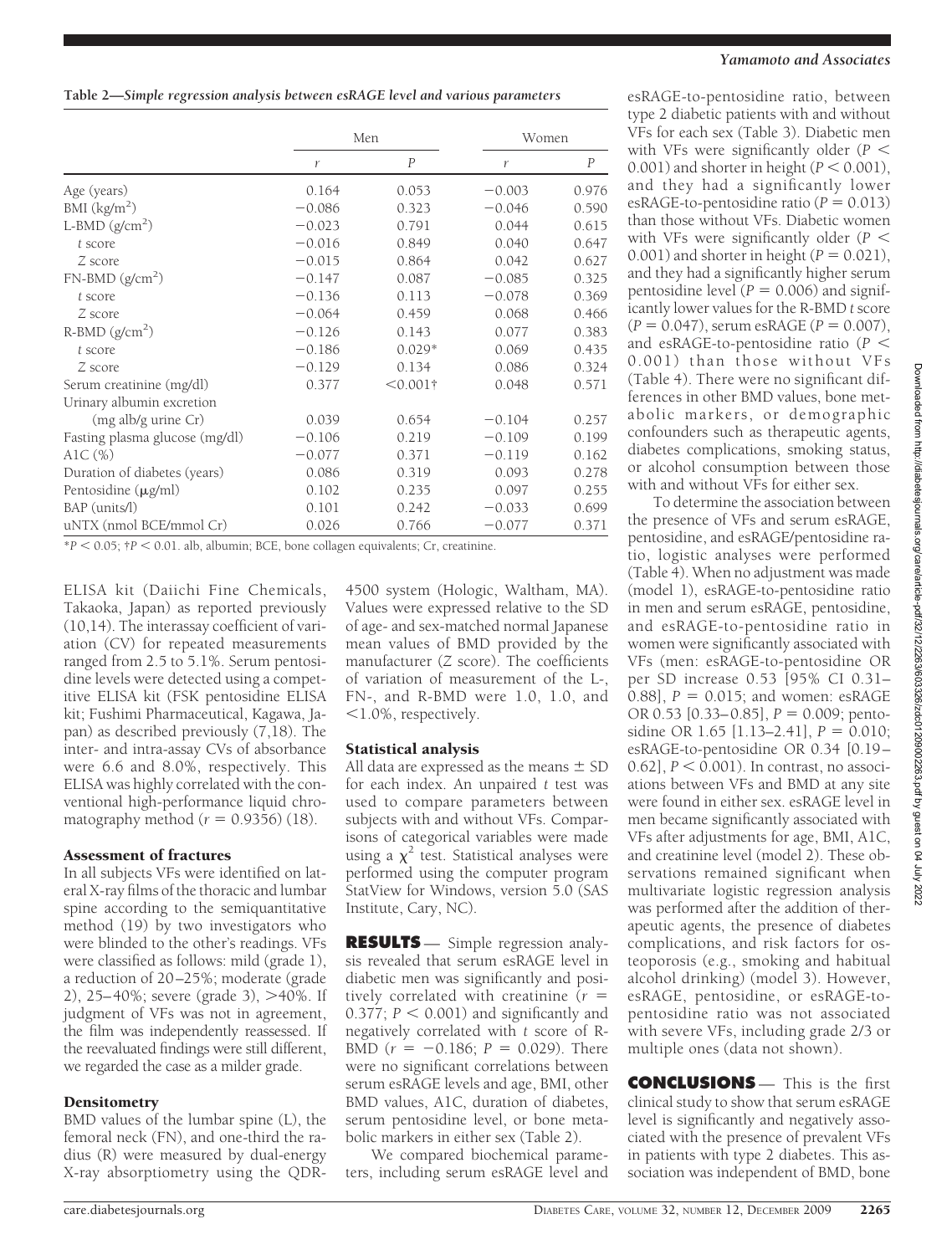### **Table 3—***Comparison of various parameters between type 2 diabetic patients with and without VFs*

|                              | Men                 |                     |                  | Women               |                     |                |  |
|------------------------------|---------------------|---------------------|------------------|---------------------|---------------------|----------------|--|
|                              | <b>VFs</b>          |                     |                  | <b>VFs</b>          |                     |                |  |
|                              | No                  | Yes                 | $\boldsymbol{P}$ | No                  | Yes                 | $\cal P$       |  |
| n                            | 85                  | 52                  |                  | 99                  | 41                  |                |  |
| Age (years)                  | $62.2 \pm 8.0$      | $68.0 \pm 6.8$      | $< 0.001*$       | $64.5 \pm 9.5$      | $73.0 \pm 3.7$      | $< 0.001*$     |  |
| Body height (cm)             | $165.8 \pm 6.3$     | $162.1 \pm 5.9$     | $< 0.001*$       | $151.0 \pm 5.6$     | $148.6 \pm 5.3$     | $0.021\dagger$ |  |
| Body weight (kg)             | $63.8 \pm 10.8$     | $62.0 \pm 9.5$      | 0.337            | $55.4 \pm 10.0$     | $55.5 \pm 12.3$     | 0.956          |  |
| BMI $(kg/m2)$                | $23.1 \pm 3.5$      | $23.5 \pm 3.2$      | 0.514            | $24.3 \pm 3.9$      | $25.2 \pm 5.6$      | 0.276          |  |
| L-BMD $(g/cm2)$              | $1.072 \pm 0.217$   | $1.006 \pm 0.155$   | 0.056            | $0.892 \pm 0.197$   | $0.853 \pm 0.207$   | 0.306          |  |
| t score                      | $0.19 \pm 1.81$     | $-0.35 \pm 1.30$    | 0.062            | $-1.10 \pm 1.78$    | $-1.43 \pm 1.86$    | 0.345          |  |
| Z score                      | $0.64 \pm 1.28$     | $0.35 \pm 0.86$     | 0.142            | $0.62 \pm 1.38$     | $0.65 \pm 1.40$     | 0.935          |  |
| $FN-BMD (g/cm2)$             | $0.772 \pm 0.127$   | $0.754 \pm 0.101$   | 0.383            | $0.657 \pm 0.138$   | $0.616 \pm 0.104$   | 0.097          |  |
| t score                      | $-0.73 \pm 1.04$    | $-0.85 \pm 0.80$    | 0.473            | $-1.19 \pm 1.24$    | $-1.56 \pm 0.96$    | 0.095          |  |
| Z score                      | $0.28 \pm 1.21$     | $0.40 \pm 0.90$     | 0.690            | $0.52 \pm 1.25$     | $0.48 \pm 1.22$     | 0.846          |  |
| $R-BMD (g/cm2)$              | $0.697 \pm 0.062$   | $0.682 \pm 0.063$   | 0.180            | $0.537 \pm 0.092$   | $0.507 \pm 0.074$   | 0.067          |  |
| t score                      | $-1.52 \pm 1.36$    | $-1.88 \pm 1.28$    | 0.123            | $-2.39 \pm 1.78$    | $-3.04 \pm 1.45$    | $0.047$ †      |  |
| Z score                      | $-0.48 \pm 1.30$    | $-0.57 \pm 1.19$    | 0.682            | $0.50 \pm 1.60$     | $0.58 \pm 1.50$     | 0.794          |  |
| Serum creatinine (mg/dl)     | $0.75 \pm 0.16$     | $0.77 \pm 0.14$     | 0.396            | $0.59 \pm 0.14$     | $0.64 \pm 0.15$     | 0.063          |  |
| Urinary albumin excretion    |                     |                     |                  |                     |                     |                |  |
| (mg alb/g urine Cr)          | $34.3 \pm 46.7$     | $48.0 \pm 64.2$     | 0.161            | $29.4 \pm 41.2$     | $33.1 \pm 40.0$     | 0.647          |  |
| Fasting plasma glucose       | $172 \pm 68$        | $158 \pm 49$        | 0.214            | $166 \pm 57$        | $173 \pm 64$        | 0.550          |  |
| (mg/dl)                      |                     |                     |                  |                     |                     |                |  |
| A1C(%)                       | $9.1 \pm 2.5$       | $8.5 \pm 2.0$       | 0.144            | $8.8 \pm 2.1$       | $8.5 \pm 2.1$       | 0.557          |  |
| Duration of diabetes (years) | $12.0 \pm 9.0$      | $11.5 \pm 9.1$      | 0.757            | $11.1 \pm 9.0$      | $16.0 \pm 10.6$     | $0.007*$       |  |
| Pentosidine (µg/ml)          | $0.0388 \pm 0.0162$ | $0.0453 \pm 0.0233$ | 0.059            | $0.0377 \pm 0.0145$ | $0.0458 \pm 0.0181$ | $0.006*$       |  |
| esRAGE (ng/ml)               | $0.303 \pm 0.112$   | $0.280 \pm 0.083$   | 0.205            | $0.282 \pm 0.173$   | $0.202 \pm 0.109$   | $0.007*$       |  |
| esRAGE-to-pentosidine ratio  | $9.4 \pm 6.2$       | $7.1 \pm 2.8$       | $0.013\dagger$   | $8.2 \pm 5.5$       | $4.7 \pm 2.7$       | $< 0.001*$     |  |
| BAP (U/l)                    | $26.3 \pm 7.7$      | $25.6 \pm 7.5$      | 0.635            | $31.4 \pm 13.1$     | $31.9 \pm 12.8$     | 0.860          |  |
| uNTX (nmol BCE/mmol Cr)      | $32.5 \pm 17.6$     | $30.3 \pm 11.3$     | 0.428            | $50.3 \pm 29.8$     | $56.1 \pm 41.3$     | 0.360          |  |
| Use of insulin secretagogue  | 27(32)              | 23(44)              | 0.197            | 34 (34)             | 17(41)              | 0.573          |  |
| Use of metformin             | 17(20)              | 11(21)              | 0.999            | 28(28)              | 10(24)              | 0.766          |  |
| Use of pioglitazone          | 12(14)              | 6(12)               | 0.842            | 8(8)                | 6(15)               | 0.423          |  |
| Use of insulin               | 17(20)              | 8(15)               | 0.630            | 27(27)              | 11(27)              | 0.999          |  |
| Diabetic retinopathy         | 30(35)              | 18(35)              | 0.999            | 43(43)              | 18(44)              | 0.718          |  |
| Diabetic neuropathy          | 50 (59)             | 33(63)              | 0.915            | 64(64)              | 39 (95)             | 0.627          |  |
| Smoking                      | 62(73)              | 33(63)              | 0.412            | 4(4)                | 2(5)                | 0.999          |  |
| Alcohol                      | 49 (58)             | 34(65)              | 0.579            | 10(10)              | 2(5)                | 0.490          |  |

Data are expressed as *n*, *n* (%), or means  $\pm$  SD. Unpaired *t* test: \**P* < 0.01;  $\pm$  < 0.05. Comparisons of categorical variables were made using  $\chi^2$  test. alb, albumin;

BCE, bone collagen euivalents; Cr, creatinine.

metabolic markers, therapeutic agents, diabetes complications, and risk factors for osteoporosis. esRAGE is known to bind various ligands, including AGEs, in the extracellular space and to inhibit the connection between cell surface RAGE and ligands (10). Thus, an insufficient amount of esRAGE to counteract AGEs could intensify the binding of AGEs to RAGE and exert harmful effects on organs via RAGE-transmitted signals in diabetic patients. We found that esRAGE was negatively associated with VFs, whereas pentosidine showed a positive association. esRAGE-to-pentosidine ratio was thought to be more suitable to assess the risk of VFs than serum esRAGE level alone because of its more significant *P* values.

These findings support the concept that esRAGE could be beneficial to bones in those with type 2 diabetes by neutralizing the harmful effects of pentosidine or other AGEs rather than by direct activity.

We found that esRAGE was more significantly associated with VFs than pentosidine in diabetic patients. The association between esRAGE and VFs was significant in both sexes after adjustments for multivariate, whereas the association between pentosidine and VFs was only significant in women. Thus, esRAGE seems to be more useful than pentosidine to assess the risk of VFs irrespective of sex in type 2 diabetes. Several studies have shown that not only pentosidine but also other AGEs are harmful to bone. It has

been documented that RAGE is expressed in human bone-derived cells (20) and that AGE-BSA inhibits the synthesis of type I collagen and osteocalcin in primary human osteoblasts and the secretion of parathyroid hormones from human parathyroid cells (21). We have also shown that combination of high glucose with either AGE2 or AGE3 inhibits osteocalcin expression and mineralization through glucose-induced increases in RAGE expression in cultured osteoblasts (13). Thus, various kinds of AGEs seem to impair bone matrix production and mineralization of osteoblasts, which may lead to the bone fragility seen in diabetic patients. Furthermore, esRAGE is known to interact with nonglycated proteins such as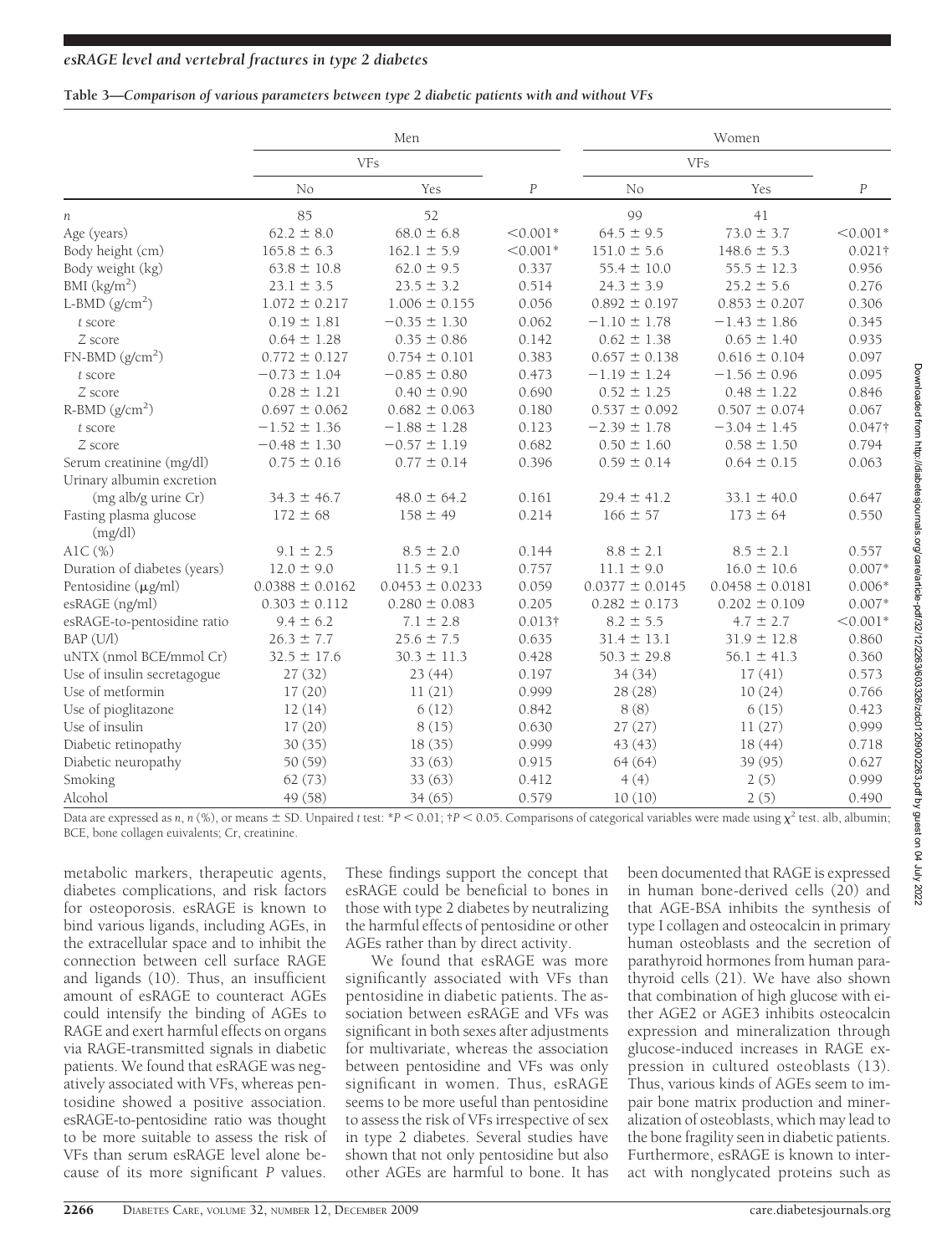## *Yamamoto and Associates*

| Table 4—Associations between serum esRAGE level, serum pentosidine level, esRAGE-to- |  |
|--------------------------------------------------------------------------------------|--|
| pentosidine ratio, and BMD versus the presence of VFs in type 2 diabetic patients    |  |

|                             | Men                 |                | Women               |                  |  |
|-----------------------------|---------------------|----------------|---------------------|------------------|--|
|                             | OR (95% CI)         | $\overline{P}$ | OR (95% CI)         | $\boldsymbol{P}$ |  |
| Model 1                     |                     |                |                     |                  |  |
| esRAGE                      | $0.79(0.55 - 1.14)$ | 0.206          | $0.53(0.33 - 0.85)$ | $0.009*$         |  |
| Pentosidine                 | $1.39(0.98 - 1.99)$ | 0.067          | $1.65(1.13 - 2.41)$ | $0.010\dagger$   |  |
| esRAGE-to-pentosidine ratio | $0.53(0.31 - 0.88)$ | $0.015\dagger$ | $0.34(0.19 - 0.62)$ | $< 0.001*$       |  |
| L-BMD                       | $0.70(0.49 - 1.01)$ | 0.059          | $0.81(0.55 - 1.21)$ | 0.304            |  |
| FN-BMD                      | $0.85(0.59-1.22)$   | 0.381          | $0.72(0.48 - 1.07)$ | 0.099            |  |
| $R-BMD$                     | $0.79(0.55 - 1.12)$ | 0.181          | $0.70(0.47 - 1.03)$ | 0.069            |  |
| Model 2                     |                     |                |                     |                  |  |
| esRAGE                      | $0.61(0.38 - 0.96)$ | $0.032\dagger$ | $0.47(0.27 - 0.80)$ | $0.006*$         |  |
| Pentosidine                 | $1.34(0.89 - 2.03)$ | 0.164          | $1.80(1.08 - 2.98)$ | $0.023\dagger$   |  |
| esRAGE-to-pentosidine ratio | $0.47(0.25 - 0.85)$ | $0.013\dagger$ | $0.28(0.13 - 0.60)$ | $0.001*$         |  |
| Model 3                     |                     |                |                     |                  |  |
| esRAGE                      | $0.46(0.25 - 0.84)$ | $0.012\dagger$ | $0.32(0.16 - 0.67)$ | $0.002*$         |  |
| Pentosidine                 | $1.49(0.91 - 2.42)$ | 0.111          | $1.82(1.05-3.15)$   | $0.034\dagger$   |  |
| esRAGE-to-pentosidine ratio | $0.34(0.15-0.76)$   | $0.009*$       | $0.14(0.04 - 0.43)$ | $0.001*$         |  |

Model 1: no adjustment (crude risk for vertebral fractures). Model 2: independent variables were adjusted for age, BMI, A1C, and creatinine. Model 3:model 2 additionally adjusted for duration of diabetes, L-BMD, therapeutic agents, the presence of diabetic complications, and risk factors for osteoporosis (smoking and habitual alcohol drinking).  $P < 0.01$ ;  $P < 0.05$ .

proinflammatory calcium-binding S100/ calgranulins proteins and nuclear highmobility group protein box-1 (HMGB1), which are released by cellular stress through RAGE (22). Given that esRAGE has extensive neutralizing effects against various AGEs that are harmful to bone as well as pentosidine, it seems reasonable that esRAGE was more highly associated with the presence of VFs than pentosidine in type 2 diabetic patients in this study.

This study has some limitations. First, it was not population-based, and the sample size was not large enough to make definitive conclusions. Second, the patients enrolled in this study might have had relatively severe cases of type 2 diabetes and might not be representative of standard Japanese diabetic patients, given that the diabetic conditions of the patients who attended Shimane University Hospital, a tertiary care center, were considered to be more serious than those of other diabetic patients. Third, we did not exclude patients with confounders known to affect bone strength to avoid a considerable reduction in the study population. Diabetic complications such as diabetic retinopathy, longer diabetes duration, and a history of insulin treatment are known to be associated with non-VFs in diabetic patients (23). A recent metaanalysis showed that long-term use of thiazolidinediones was associated with an increased risk of fractures and reduced L-

and FN-BMD in female type 2 diabetic patients (24). Multiple logistic regression analysis in this study, however, revealed that both serum esRAGE levels and the esRAGE-to-pentosidine ratio were associated with the presence of VFs independent of diabetes complications, duration of diabetes, or therapeutic agents including insulin and pioglitazone, suggesting that none of these factors affected our observations. Finally, BMI of our patients was 23.3 in men and 24.5 in women, showing that they were less obese by Western standards. It is well known that low BMI increases risk for all kind of fractures (25). Although the significant results were still obtained after adjustment for BMI in the present study, our findings need to be confirmed in other ethnic groups.

In conclusion, we found that serum esRAGE level as well as esRAGE-topentosidine ratio were significantly and inversely associated with the presence of prevalent VFs in type 2 diabetic patients. These associations were independent of BMD and diabetes-related confounders and were stronger than serum pentosidine level alone. These findings suggest that the AGE-RAGE system as a whole may affect bone quality, which is not determined by BMD. The present study as well as our previous studies (3) suggest that BMD may not be sensitive enough to assess the risk of VFs, given that BMD was

not associated with the presence of VFs in type 2 diabetic patients. Serum esRAGE level and esRAGE-to-pentosidine ratio seem to be useful surrogate markers, which could compensate for the ineffectiveness of BMD in evaluating the risk of VFs in type 2 diabetic patients. However, our study was cross-sectional, and we did not investigate non-VFs in the subjects. Longitudinal studies on both VFs and non-VFs are needed to prove the importance of the AGE-RAGE system in assessing the fracture risk of type 2 diabetic patients.

**Acknowledgments**— This work was supported in part by Grants-in-Aid 20791039 (to M.Y.) and 20590699 (to T.Y.) from the Ministry of Science, Education and Culture of Japan and by the 2008 Japan Osteoporosis Society (JOS) Young Scientist Award (to M.Y.).

No potential conflicts of interest relevant to this article were reported.

### **References**

- 1. Vestergaard P. Discrepancies in bone mineral density and fracture risk in patients with type 1 and type 2 diabetes: a meta-analysis. Osteoporos Int 2007;18: 427–444
- 2. Janghorbani M, Van Dam RM, Willett WC, Hu FB. Systematic review of type 1 and type 2 diabetes mellitus and risk of fracture. Am J Epidemiol 2007;166:495– 505
- 3. Yamamoto M, Yamaguchi T, Yamauchi M, Kaji H, Sugimoto T. Diabetic patients have an increased risk of vertebral fractures independent of BMD or diabetic complications. J Bone Miner Res 2009;24: 702–709
- 4. NIH Consensus Development Panel on Osteoporosis Prevention, Diagnosis, and Therapy, March 7–29, 2000: highlights of the conference. South Med J 2001;94: 569–573
- 5. Brownlee M. Advanced protein glycosylation in diabetes and aging. Annu Rev Med 1995;46:223–234
- 6. Saito M, Fujii K, Mori Y, Marumo K. Role of collagen enzymatic and glycation induced cross-links as a determinant of bone quality in spontaneously diabetic WBN/Kob rats. Osteoporos Int 2006;17: 1514–1523
- 7. Yamamoto M, Yamaguchi T, Yamauchi M, Yano S, Sugimoto T. Serum pentosidine levels are positively associated with the presence of vertebral fractures in postmenopausal women with type 2 diabetes. J Clin Endocrinol Metab 2008;93:1013– 1019
- 8. Kislinger T, Fu C, Huber B, Qu W, Taguchi A, Du Yan S, Hofmann M, Yan SF, Pischetsrieder M, Stern D, Schmidt AM.